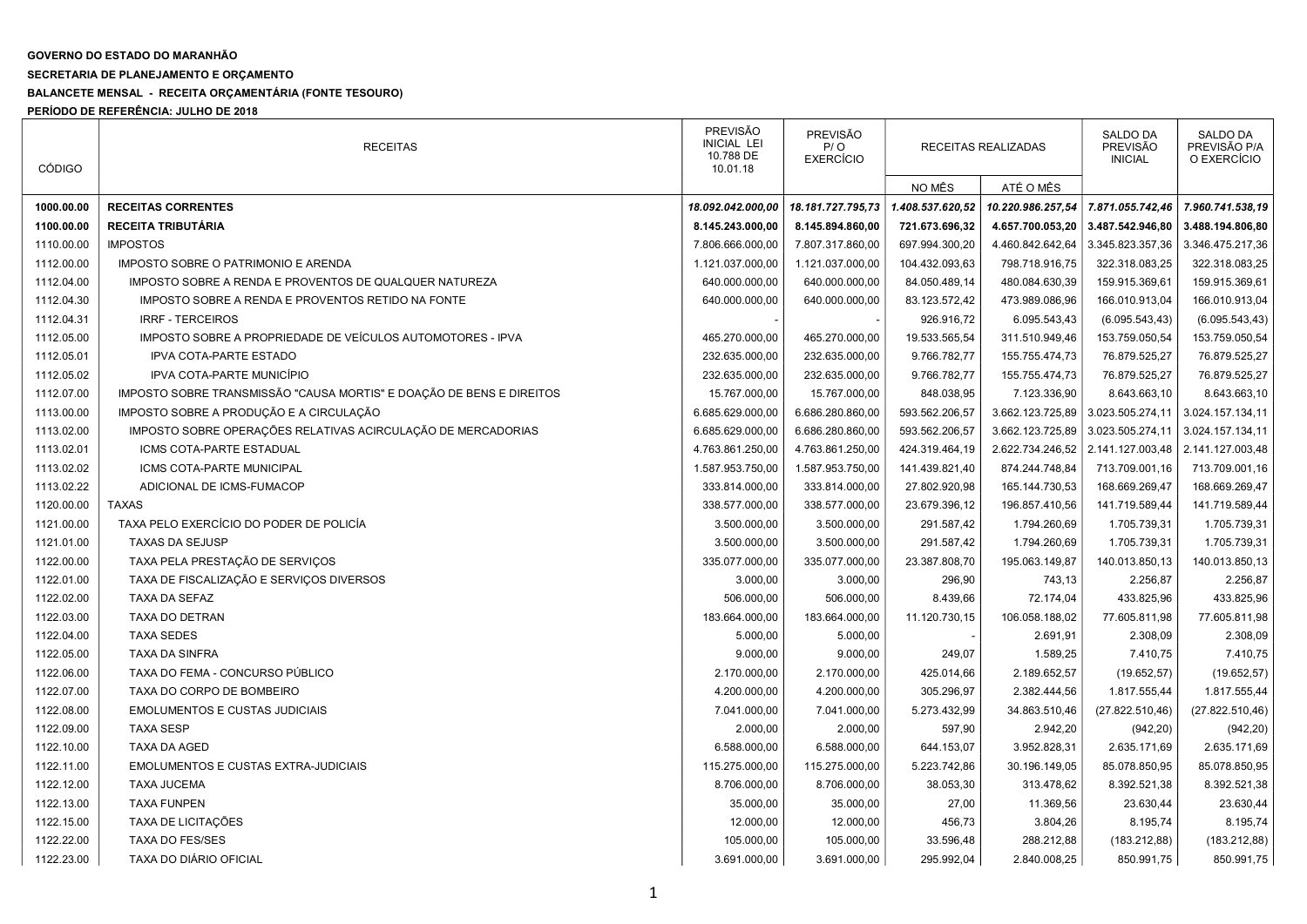| 1122.24.00 | <b>TAXA DA SETUR</b>                                | 1.000,00       | 1.000,00       |              | 283,50         | 716,50           | 716,50           |
|------------|-----------------------------------------------------|----------------|----------------|--------------|----------------|------------------|------------------|
| 1122.25.00 | TAXA DE FPDC DIR. CONSUMIDOR                        |                |                |              |                |                  |                  |
| 1122.26.00 | TAXA DE CONT. FISCAL DROGAS                         |                |                |              | 137,39         | (137, 39)        | (137, 39)        |
| 1122.27.00 | TAXA DA HEMOMAR                                     |                |                |              |                |                  |                  |
| 1122.28.00 | TAXA DO TCFA/MA CONTROLE AMBIENTAL                  | 17.000,00      | 17.000,00      |              |                | 17.000,00        | 17.000,00        |
| 1122.31.00 | <b>OUTRAS TAXAS JUDICIAIS</b>                       | 7.000,00       | 7.000,00       | 632,76       | 5.421,00       | 1.579,00         | 1.579,00         |
| 1122.32.00 | TAXAS COMUNS ÀS DEMAIS SECRETARIAS                  | 105.000,00     | 105.000,00     | 7.851,16     | 11.791.945,67  | (11.686.945, 67) | (11.686.945, 67) |
| 1122.35.00 | FUNDO ESTADUAL DE TRANSP E MOB URB - MOB            | 2.905.000,00   | 2.905.000,00   | 9.245,00     | 85.547,00      | 2.819.453,00     | 2.819.453,00     |
| 1122.37.00 | TAXA DE REGULAÇÃO, CONTROLE E FISCALIZAÇÃO - ARSEMA | 1.000,00       | 1.000,00       |              | 28,24          | 971,76           | 971,76           |
| 1122.40.00 | AGÊNCIA DE MOBILIDADE URBANA - MOB                  | 29.000,00      | 29.000,00      |              |                | 29.000,00        | 29.000,00        |
| 1200.00.00 | RECEITA DE CONTRIBUICÕES                            |                |                |              | (13, 59)       | 13,59            | 13,59            |
| 1210.00.00 | CONTRIBUICÕES SOCIAIS                               |                |                |              | (13, 59)       | 13,59            | 13,59            |
| 1210.29.00 | CONTRIB. PREVIDÊNCIÁRIA DO REGIME PRÓPRIO           |                |                |              | (13, 59)       | 13,59            | 13,59            |
| 1210.29.01 | CONTRIB. PATRONAL-ATIVO CIVIL                       |                |                |              |                |                  |                  |
| 1210.29.02 | CONTRIB. PATRONAL-ATIVO MILITAR                     |                |                |              |                |                  |                  |
| 1210.29.07 | CONTRIB. SERVIDOR-ATIVO CIVIL                       |                |                |              |                |                  |                  |
| 1210.29.08 | CONTRIB. SERVIDOR-ATIVO MILITAR                     |                |                |              |                |                  |                  |
| 1210.29.09 | CONTRIB. SERVIDOR-INATIVO CIVIL                     |                |                |              | (13, 59)       | 13,59            | 13,59            |
| 1210.29.10 | CONTRIB. SERVIDOR-INATIVO MILITAR                   |                |                |              |                |                  |                  |
| 1210.29.11 | CONTRIB. PENSIONISTA CIVIL                          |                |                |              |                |                  |                  |
| 1210.29.12 | CONTRIB. PENSIONISTA MILITAR                        |                |                |              |                |                  |                  |
| 1210.46.00 | COMP. PREV/REG GERAL E OS REG. PROP. PREV. SERV.    |                |                |              |                |                  |                  |
| 1220.00.00 | CONTRIBUIÇÕES ECONÔMICAS                            |                |                |              |                |                  |                  |
| 1300.00.00 | <b>RECEITA PATRIMONIAL</b>                          | 359.588.000,00 | 359.617.675,00 | 4.347.841,52 | 203.966.114,34 | 155.621.885,66   | 155.651.560,66   |
| 1310.00.00 | RECEITAS IMOBILIÁRIAS                               | 85.000,00      | 85.000,00      | 24.698,48    | 162.024,85     | (77.024, 85)     | (77.024, 85)     |
| 1320.00.00 | RECEITAS DE VALORES MOBILIÁRIOS                     | 359.503.000,00 | 359.532.675,00 | 4.323.143,04 | 203.804.089,49 | 155.698.910,51   | 155.728.585,51   |
| 1323.00.00 | PARTICIPAÇÕES                                       | 6.857.000,00   | 6.857.000,00   |              | 103.988.993,71 | (97.131.993,71)  | (97.131.993,71)  |
| 1325.00.00 | REMUNERAÇÃO DE DEPÓSITOS BANCÁRIOS                  | 343.176.000,00 | 343.205.675,00 | 2.740.946,19 | 46.677.724,71  | 296.498.275,29   | 296.527.950,29   |
| 1328.00.00 | OUTRAS RECEITAS DE VALORES MOBILIÁRIOS              | 9.470.000.00   | 9.470.000,00   | 1.582.196,85 | 53.137.371,07  | (43.667.371,07)  | (43.667.371,07)  |
| 1330.00.00 | RECEITA DE CONCESSÕES E PERMISSÕES                  |                |                |              |                |                  |                  |
| 1340.00.00 | COMPENSACÕES FINANCEIRAS                            |                |                |              |                |                  |                  |
| 1390.00.00 | OUTRAS RECEITAS PATRIMONIAIS                        |                |                |              |                |                  |                  |
| 1600.00.00 | <b>RECEITA DE SERVIÇOS</b>                          | 37.000,00      | 37.000,00      | 12.734,00    | 15.248,95      | 21.751,05        | 21.751,05        |
| 1600.01.00 | SERVIÇOS COMERCIAIS                                 | 37.000,00      | 37.000,00      | 12.734,00    | 13.136,00      | 23.864,00        | 23.864,00        |
| 1600.02.00 | SERVIÇOS FINANCEIROS                                |                |                |              |                |                  |                  |
| 1600.06.00 | SERVIÇOS PORTUÁRIOS                                 |                |                |              |                |                  |                  |
| 1600.12.00 | RECEITAS JUDICIAIS                                  |                |                |              |                |                  |                  |
| 1600.13.00 | SERVIÇOS ADMINISTRATIVOS                            |                |                |              | 2.112,95       | (2.112, 95)      | (2.112,95)       |
| 1600.16.00 | SERVIÇOS EDUCACIONAIS                               |                |                |              |                |                  |                  |
| 1600.17.00 | SERVIÇOS AGROPECURIOS                               |                |                |              |                |                  |                  |
| 1600.30.00 | SERVIÇOS DE TRÂNSITO                                |                |                |              |                |                  |                  |
| 1600.40.00 | SERVIÇOS AMBIENTAIS                                 |                |                |              |                |                  |                  |
|            |                                                     |                |                |              |                |                  |                  |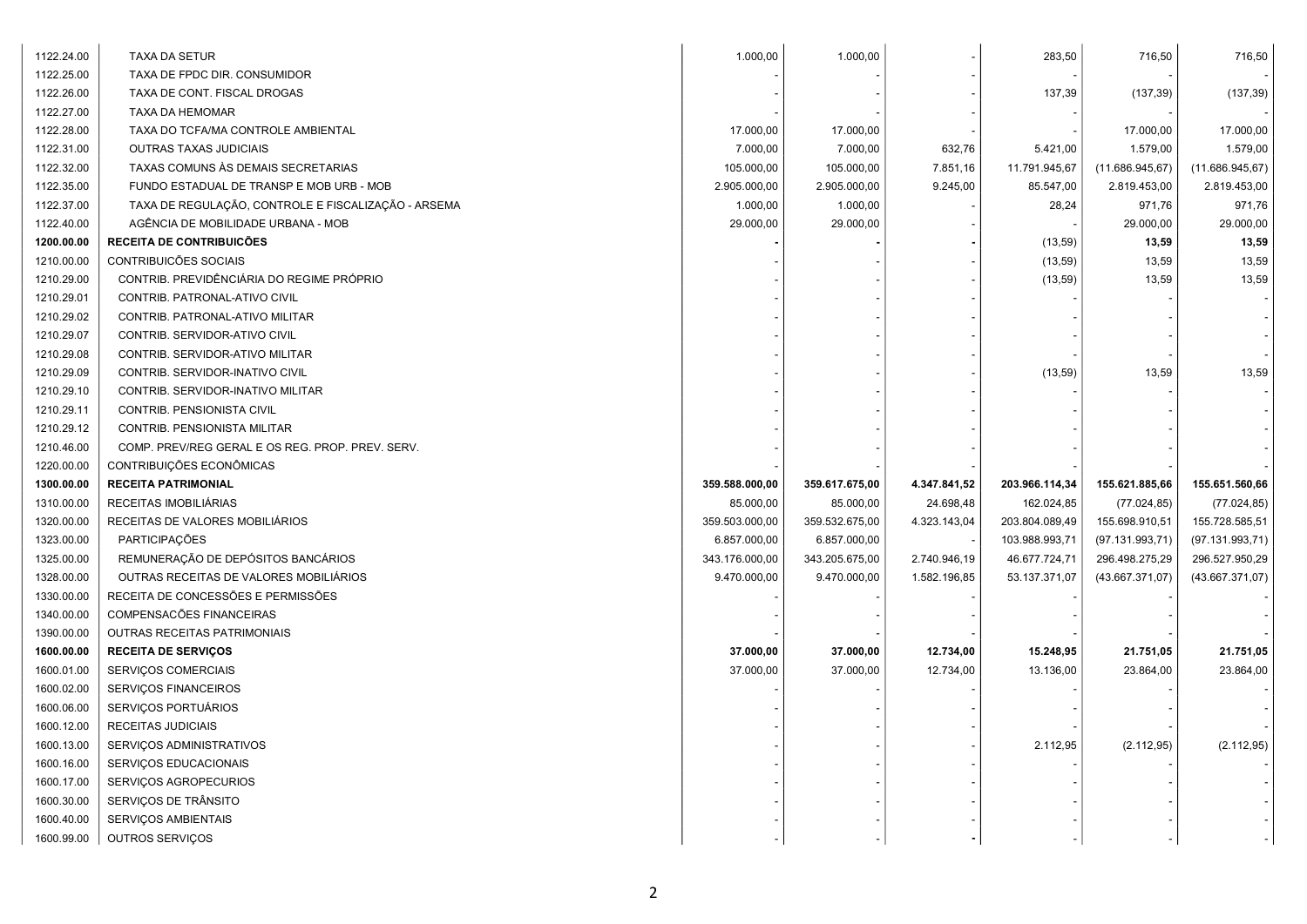| 1700.00.00 | <b>TRANSFERÊNCIAS CORRENTES</b>                                        | 9.260.890.000,00 | 9.349.894.260,73 | 651.354.231,02 |                  | $5.180.013.408,01$ 4.080.876.591,99 4.169.880.852,72 |                  |
|------------|------------------------------------------------------------------------|------------------|------------------|----------------|------------------|------------------------------------------------------|------------------|
| 1720.00.00 | TRANSFERÊNCIAS INTERGOVERNAMENTAIS                                     | 9.218.841.000,00 | 9.307.845.260,73 | 650.349.823,30 | 5.174.618.085,29 | 4.044.222.914,71                                     | 4.133.227.175,44 |
| 1721.00.00 | TRANSFERÊNCIAS DA UNIÃO                                                | 7.885.639.000,00 | 7.974.643.260,73 | 461.198.566,32 | 4.331.781.466,46 | 3.553.857.533,54                                     | 3.642.861.794,27 |
| 1721.01.00 | PARTICIPAÇÃO NA RECEITA DA UNIÃO                                       | 6.857.000.000,00 | 6.857.000.000,00 | 415.651.634,23 | 3.967.506.234,83 | 2.889.493.765,17                                     | 2.889.493.765,17 |
| 1721.01.01 | COTA-PARTE DO FUNDO DE PARTICIPAÇÃO DOS ESTADOS                        | 6.750.000.000,00 | 6.750.000.000,00 | 399.696.918,30 | 3.895.446.294,17 | 2.854.553.705,83                                     | 2.854.553.705,83 |
| 1721.01.12 | COTA-PARTE DO IMPOSTO SOBRE PRODUTOS INDUSTRIALIZADOS-IPI              | 63.000.000,00    | 63.000.000,00    | 4.840.168,86   | 37.210.853,54    | 25.789.146,46                                        | 25.789.146,46    |
|            | COTA-PARTE ESTADOS                                                     | 47.250.000,00    | 47.250.000,00    | 3.630.126,65   | 27.908.140,16    | 19.341.859,85                                        | 19.341.859,85    |
|            | COTA-PARTE MUNICÍPIOS                                                  | 15.750.000,00    | 15.750.000,00    | 1.210.042,22   | 9.302.713,39     | 6.447.286,62                                         | 6.447.286,62     |
| 1721.01.13 | CONTRIBUIÇÃO DE INTERVENÇÃO NO DOMÍNIO ECONÔMICO                       | 44.000.000,00    | 44.000.000,00    | 11.114.547,07  | 34.848.806,35    | 9.151.193,65                                         | 9.151.193,65     |
|            | COTA-PARTE ESTADOS                                                     | 33.000.000,00    | 33.000.000,00    | 8.335.910,30   | 26.136.604,76    | 6.863.395,24                                         | 6.863.395,24     |
|            | COTA-PARTE MUNICÍPIOS                                                  | 11.000.000,00    | 11.000.000,00    | 2.778.636,77   | 8.712.201,59     | 2.287.798,41                                         | 2.287.798,41     |
| 1721.01.30 | COTA-PARTE CONTRIB. SAL. EDUC. QUOT. EST/FEDERAL                       |                  |                  |                |                  |                                                      |                  |
| 1721.01.32 | COTA-PARTE IMPOSTOS/O.C. CAMB. E SEG. T.V.M. COMER. OURO               |                  |                  |                | 280,77           | (280, 77)                                            | (280, 77)        |
| 1721.01.99 | OUTRAS TRANSFERÊNCIAS DA UNIÃO                                         |                  |                  |                |                  |                                                      |                  |
| 1721.09.00 | TRANSFERÊNCIAS DA UNIÃO                                                |                  |                  |                |                  |                                                      |                  |
| 1721.22.00 | TRANSFERÊNCIA DA COMPENSAÇÃO FINANCEIRA                                | 135.860.000,00   | 135.860.000,00   | 2.917.589,40   | 33.199.320,87    | 102.660.679,13                                       | 102.660.679,13   |
| 1721.22.11 | COTA-PARTE COMPENS. FINANC. RECUR. HÍDRICOS CFRH                       | 18.653.000,00    | 18.653.000,00    | 419.510,73     | 2.395.381,87     | 16.257.618,13                                        | 16.257.618,13    |
| 1721.22.20 | COTA-PARTE COMP. FINAC. RECUR. MINERAIS CFEM                           | 498.000,00       | 498.000,00       | 59.326,34      | 411.414,92       | 86.585,08                                            | 86.585,08        |
| 1721.22.70 | COTA-PARTE FUNDO ESPECIAL DO PETRÓLEO - FEP                            | 116.709.000,00   | 116.709.000,00   | 2.438.752,33   | 30.392.524,08    | 86.316.475,92                                        | 86.316.475,92    |
|            |                                                                        |                  |                  |                |                  |                                                      |                  |
| 1721.33.00 | TRANSFERÊNCIAS DE RECURSOS DO SISTEMA ÚNICO DE SAÚDE-SUS FUNDO A FUNDO | 394.123.000,00   | 394.123.000,00   | 35.391.891,65  | 226.738.145,40   | 167.384.854,60                                       | 167.384.854,60   |
| 1721.33.11 | ATENÇÃO BÁSICA                                                         | 2.891.000,00     | 2.891.000,00     | 264.145,22     | 1.036.575,66     | 1.854.424,34                                         | 1.854.424,34     |
| 1721.33.12 | ATENÇÃO DE MAC AMBULATORIAL E HOSPITALAR                               | 357.107.000,00   | 357.107.000,00   | 33.120.169,37  | 211.817.682,44   | 145.289.317,56                                       | 145.289.317,56   |
| 1721.33.13 | VIGILANCIA EM SAUDE                                                    | 27.708.000,00    | 27.708.000,00    | 1.659.058,03   | 9.857.820,38     | 17.850.179,62                                        | 17.850.179,62    |
| 1721.33.14 | ASSISTENCIA FARMACEUTICA                                               | 6.417.000,00     | 6.417.000,00     | 348.519,03     | 3.826.066,92     | 2.590.933,08                                         | 2.590.933,08     |
| 1721.33.15 | GESTÃO DO SUS                                                          |                  |                  |                | 200.000,00       | (200.000, 00)                                        | (200.000, 00)    |
| 1721.35.00 | TRANSFERÊNCIAS DE REC. DO FUNDO NACIONAL DO DESENV. EDUCAÇÃO - FNDE    | 120.021.000,00   | 139.485.096,00   | 4.791.473,37   | 38.576.919,63    | 81.444.080,37                                        | 100.908.176,37   |
| 1721.35.01 | TRANSFERÊNCIA DO SALÁRIO EDUCAÇÃO                                      | 45.546.000,00    | 45.546.000,00    | 1.795.975,65   | 14.611.613,19    | 30.934.386,81                                        | 30.934.386,81    |
| 1721.35.06 | <b>MERENDA ESCOLAR</b>                                                 | 45.101.000,00    | 45.101.000,00    | 2.995.497,72   | 2.995.497,72     | 42.105.502,28                                        | 42.105.502,28    |
| 1721.35.99 | OUTRAS TRANSF. DO FNDE                                                 | 29.374.000,00    | 48.838.096,00    |                | 20.969.808,72    | 8.404.191,28                                         | 27.868.287,28    |
| 1721.36.00 | TRANSFERÊNCIA FINANCEIRA DO ICMS DESONERAÇÃO                           | 24.552.000,00    | 24.552.000,00    | 2.004.067,50   | 14.028.472,50    | 10.523.527,50                                        | 10.523.527,50    |
| 1721.99.00 | OUTRAS TRANSFERÊNCIAS DA UNIÃO                                         | 354.083.000,00   | 423.623.164,73   | 441.910,17     | 51.732.373,23    | 302.350.626,77                                       | 371.890.791,50   |
| 1721.99.10 | <b>CONVÊNIOS</b>                                                       | 354.083.000,00   | 423.623.164,73   | 441.910,17     | 51.732.373,23    | 302.350.626,77                                       | 371.890.791,50   |
| 1721.99.30 | AUXILIO FINANCEIRO PARA FOMENTO E EXPORTAÇÕES                          |                  |                  |                |                  |                                                      |                  |
| 1723.00.00 | TRANSFERÊNCIAS DE MUNICÍPIOS                                           |                  |                  |                |                  |                                                      |                  |
| 1724.00.00 | TRANSFERÊNCIAS MULTIGOVERNAMENTAIS                                     | 1.333.202.000,00 | 1.333.202.000,00 | 189.151.256,98 | 842.836.618,83   | 490.365.381,17                                       | 490.365.381,17   |
| 1724.01.00 | TRANSFÊRENCIAS DE RECURSOS - FUNDEB                                    | 679.933.000,00   | 679.933.000,00   | 95.679.881,66  | 429.377.066,16   | 250.555.933,84                                       | 250.555.933,84   |
| 1724.02.00 | TRANSFERÊNCIA DE RECURSOS DA COMPLEMENTAÇÃO DA UNIÃO AO FUNDEB         | 653.269.000,00   | 653.269.000,00   | 93.471.375,32  | 413.459.552,67   | 239.809.447,33                                       | 239.809.447,33   |
| 1730.00.00 | TRANSFERÊNCIAS DE INSTITUIÇÕES PRIVADAS                                | 42.049.000,00    | 42.049.000,00    | 1.004.407,72   | 5.395.322,72     | 36.653.677,28                                        | 36.653.677,28    |
| 1750.00.00 | TRANSFERÊNCIAS DE PESSOAS                                              |                  |                  |                |                  |                                                      |                  |
| 1760.00.00 | TRANSFERENCIAS DE CONVENIOS                                            |                  |                  |                |                  |                                                      |                  |
| 1900.00.00 | <b>OUTRAS RECEITAS CORRENTES</b>                                       | 326.284.000,00   | 326.284.000,00   | 31.149.117,66  | 179.291.446,63   | 146.992.553,37                                       | 146.992.553,37   |
| 1910.00.00 | MULTAS E JUROS DE MORA                                                 | 60.002.000,00    | 60.002.000,00    | 8.896.983,04   | 55.950.808,97    | 4.051.191,03                                         | 4.051.191,03     |
| 1911.00.00 | MULTAS E JUROS DE MORA/TRIBUTOS                                        | 58.940.000,00    | 58.940.000,00    | 8.862.700,85   | 54.900.801,09    | 4.039.198,91                                         | 4.039.198,91     |
| 1911.10.00 | MULTAS E JUROS DE MORA DO ICMS                                         | 27.036.000,00    | 27.036.000,00    | 4.525.726,55   | 25.244.768,18    | 1.791.231,82                                         | 1.791.231,82     |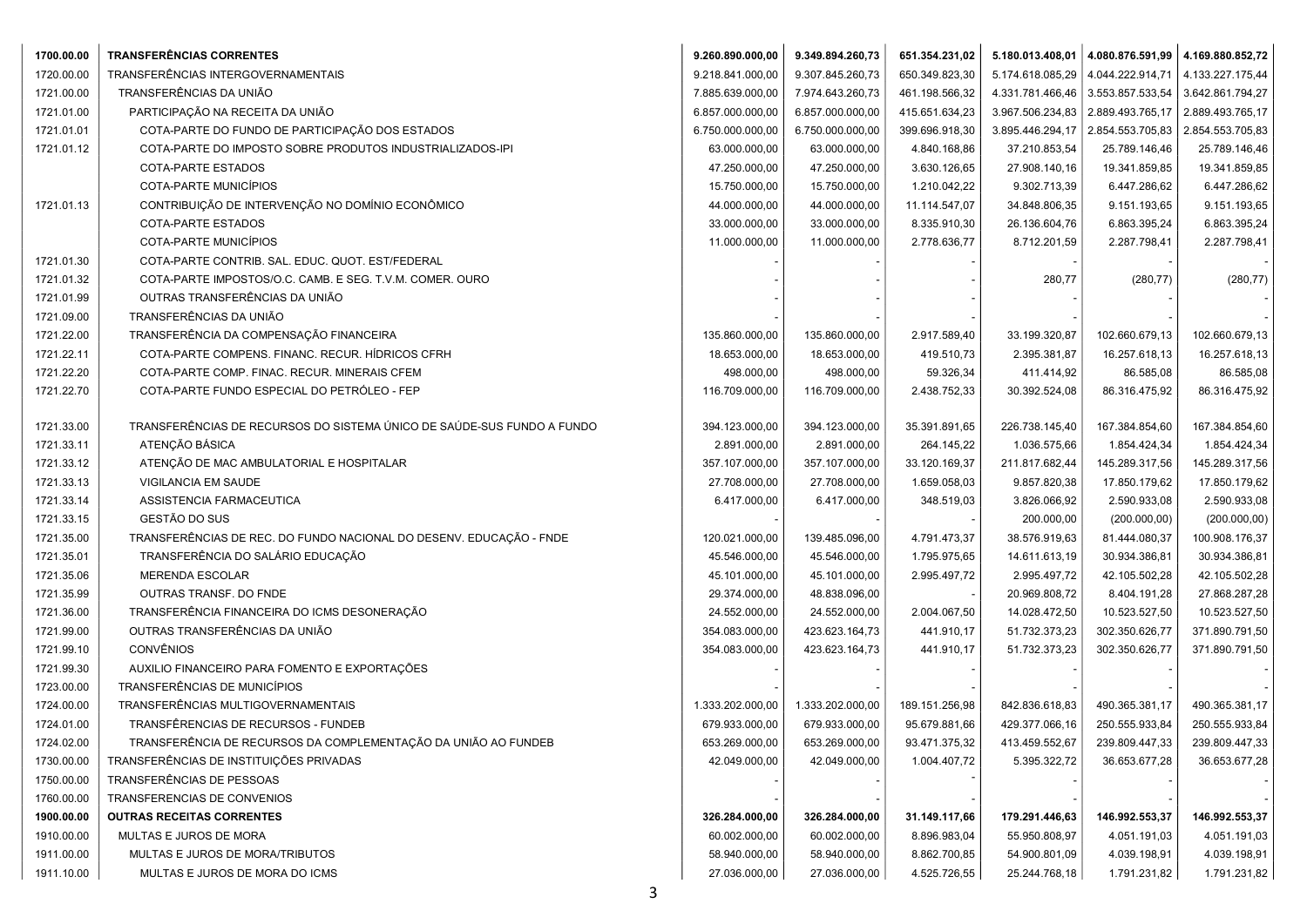| 1911.12.00 | MULTAS E JUROS MORA DIV. ATIVA                     | 3.421.000,00   | 3.421.000,00   | 635.958,31    | 3.400.297,85  | 20.702,15       | 20.702,15       |
|------------|----------------------------------------------------|----------------|----------------|---------------|---------------|-----------------|-----------------|
| 1911.13.00 | MULTAS E JUROS DE MORADO ITCD                      | 133.000,00     | 133.000,00     | 17.130,28     | 92.060,70     | 40.939,30       | 40.939,30       |
| 1911.14.00 | MULTAS E JUROS DE MORADO FUMACOP                   | 158.000,00     | 158.000,00     | 2.217,26      | 37.941,01     | 120.058,99      | 120.058,99      |
| 1911.16.00 | MULTAS E JUROS DE MORA DO IPVA                     | 4.214.000,00   | 4.214.000,00   | 139.105,24    | 941.045,83    | 3.272.954,17    | 3.272.954,17    |
| 1911.17.00 | <b>INDENIZAÇÕES</b>                                |                |                |               |               |                 |                 |
| 1911.18.00 | <b>RESTITUIÇÕES</b>                                |                |                |               |               |                 |                 |
| 1911.19.00 | MULTAS DE TRÂNSITO                                 | 14.098.000,00  | 14.098.000,00  | 1.528.049,48  | 13.322.778,57 | 775.221,43      | 775.221,43      |
| 1911.19.01 | MULTA ESTADUAL DE TRÂNSITO - DETRAN                | 9.672.000.00   | 9.672.000,00   | 1.085.438,98  | 10.063.291,98 | (391.291,98)    | (391.291,98)    |
| 1911.19.02 | PARCELA MULTA ESTADUAL - PM                        | 434.000,00     | 434.000,00     | 39.295,00     | 387.245,00    | 46.755,00       | 46.755,00       |
| 1911.19.03 | PARCELA MULTA MUNICIPAL - DETRAN                   | 1.298.000,00   | 1.298.000,00   | 242.796,00    | 1.593.180,00  | (295.180,00)    | (295.180,00)    |
| 1911.19.04 | PARCELA MULTA MUNICIPAL - PM                       | 18.000,00      | 18.000,00      | 625,00        | 7.050,00      | 10.950,00       | 10.950,00       |
| 1911.19.05 | MULTA ESTADUAL DE TRÂNSITO INTERESTADUAL           | 2.676.000,00   | 2.676.000,00   | 159.894,50    | 1.272.011,59  | 1.403.988,41    | 1.403.988,41    |
| 1911.24.00 | MULTAS E JUROS DE MORA DO ICMS - MUNICÍPIO         | 3.590.000,00   | 3.590.000,00   | 728.956,63    | 3.495.717,18  | 94.282,82       | 94.282,82       |
| 1911.25.00 | MULTAS E JUROS DE MORA DO IPVA - MUNICÍPIO         | 1.519.000,00   | 1.519.000,00   | 136.763,25    | 915.776,39    | 603.223,61      | 603.223,61      |
| 1911.26.00 | MULTAS E JUROS DE MORA DIV. ATIVA - MUNICÍPIO      | 370.000,00     | 370.000,00     | 82.960,57     | 447.586,74    | (77.586, 74)    | (77.586, 74)    |
| 1911.99.00 | MULTAS E JUROS DEMORA - OUTROS TRIBUTOS            | 4.401.000,00   | 4.401.000,00   | 1.065.833,28  | 7.002.828,64  | (2.601.828, 64) | (2.601.828, 64) |
| 1919.00.00 | MULTAS E JUROS DE MORA DE OUTRAS RECEITAS          | 1.062.000,00   | 1.062.000,00   | 34.282,19     | 1.050.007,88  | 11.992,12       | 11.992,12       |
| 1919.16.00 | FUNDO DE MODERNIZAÇÃO DO TCE                       | 999.000,00     | 999.000,00     | 34.096,68     | 1.036.660,87  | (37.660, 87)    | (37.660, 87)    |
| 1919.18.00 | MINISTÉRIO PÚBLICO ESTADUAL                        | 2.000,00       | 2.000,00       |               |               | 2.000,00        | 2.000,00        |
| 1919.20.00 | SECRETARIA DE ESTADO DA SEGURANÇA PÚBLICA          | 2.000,00       | 2.000,00       | 42,00         | 320,00        | 1.680,00        | 1.680,00        |
| 1919.22.00 | MULTAS CONTRATUAIS - SEFAZ                         | 16.000,00      | 16.000,00      | 143,51        | 3.717,01      | 12.282,99       | 12.282,99       |
| 1919.99.00 | <b>OUTRAS MULTAS</b>                               | 43.000,00      | 43.000,00      |               | 9.310,00      | 33.690,00       | 33.690,00       |
| 1920.00.00 | INDENIZAÇÕES E RESTITUIÇÕES                        | 129.730.000,00 | 129.730.000,00 | 3.226.908,28  | 37.873.722,96 | 91.856.277,04   | 91.856.277,04   |
| 1921.00.00 | INDENIZAÇÕES                                       | 129.730.000,00 | 129.730.000,00 | 2.971.820,18  | 36.339.755,13 | 93.390.244,87   | 93.390.244,87   |
| 1921.01.00 | COMPENSAÇÃO FINANCEIRA P/ OUTROS RECURSOS HÍDRICOS |                |                |               |               |                 |                 |
| 1921.03.00 | COMPENSAÇÃO FINANCEIRA ÓLEO BRUTO                  |                |                |               |               |                 |                 |
| 1921.09.00 | OUTRAS INDENIZAÇÕES E RESTITUIÇÕES                 | 129.216.000,00 | 129.216.000,00 |               | 33.367.934,95 | 95.848.065,05   | 95.848.065,05   |
| 1921.99.00 | OUTRAS INDENIZAÇÕES                                | 514.000,00     | 514.000,00     | 2.971.820,18  | 2.971.820,18  | (2.457.820, 18) | (2.457.820, 18) |
| 1922.00.00 | <b>RESTITUICÕES</b>                                |                |                | 255.088,10    | 1.533.967,83  | (1.533.967, 83) | (1.533.967, 83) |
| 1922.10.00 | COMPENSAÇÃO PREVIDENCIÁRIA                         |                |                |               |               |                 |                 |
| 1922.99.00 | OUTRAS RESTITUIÇÕES                                |                |                | 255.088,10    | 1.533.967,83  | (1.533.967, 83) | (1.533.967, 83) |
| 1930.00.00 | RECEITA DA DÍVIDA ATIVA                            | 57.623.000,00  | 57.623.000,00  | 4.411.609,26  | 34.499.901,46 | 23.123.098,54   | 23.123.098,54   |
| 1931.00.00 | RECEITA DA DÍVIDA ATIVA TRIBUTÁRIA                 | 34.509.000.00  | 34.509.000,00  | 2.820.533,09  | 21.435.166,94 | 13.073.833,06   | 13.073.833,06   |
| 1931.10.00 | RECEITA DA DÍVIDA ATIVA TRIBUTARIA                 |                |                | 2.820.533,09  | 21.435.166,94 | 13.073.833,06   | 13.073.833,06   |
| 1931.11.00 | RECEITA DA DIVIDA ATIVA DO ICMS                    | 7.383.000,00   | 7.383.000,00   | 1.355.016,34  | 7.431.520,08  | (48.520,08)     | (48.520,08)     |
| 1931.14.00 | RECEITA DA DÍVIDA ATIVA DO IPVA                    | 27.126.000,00  | 27.126.000,00  | 1.465.516,75  | 14.003.646,86 | 13.122.353,14   | 13.122.353,14   |
| 1931.99.00 | RECEITA DA DÍVIDA ATIVA DE OUTROS TRIBUTOS         |                |                |               |               |                 |                 |
| 1932.00.00 | RECEITA DA DÍVIDA ATIVA PARTE MUNICÍPIO.           | 23.114.000,00  | 23.114.000,00  | 1.591.076,17  | 13.064.734,52 | 10.049.265,48   | 10.049.265,48   |
| 1990.00.00 | RECEITAS DIVERSAS                                  | 78.929.000,00  | 78.929.000,00  | 14.613.617,08 | 50.967.013,24 | 27.961.986,76   | 27.961.986,76   |
| 1990.01.00 | <b>OUTRAS RECEITAS DIVERSAS</b>                    | 78.884.000,00  | 78.884.000,00  | 14.610.835,41 | 50.917.626,77 | 27.966.373,23   | 27.966.373,23   |
| 1990.01.01 | JUNTA COMERCIAL DO MARANHÃO                        | 9.247.000,00   | 9.247.000,00   | 770.073,67    | 5.424.511,71  | 3.822.488,29    | 3.822.488,29    |
| 1990.01.02 | FUNDO DES. AGROIND. DO ESTADO - FEDAGRO            | 1.302.000,00   | 1.302.000,00   | 87.201,80     | 550.281,02    | 751.718,98      | 751.718,98      |
| 1990.01.03 | FUNDO DE MODERNIZAÇÃO DO TCE                       | 2.800.000,00   | 2.800.000,00   | 92,40         | 18.505,05     | 2.781.494,95    | 2.781.494,95    |
| 1990.01.05 | FUNDO DE FORTALECIMENTO DA ADM. TRIBUTÁRIA - FUNAT | 15.000.000,00  | 15.000.000,00  | 2.510.015,92  | 13.606.813,43 | 1.393.186,57    | 1.393.186,57    |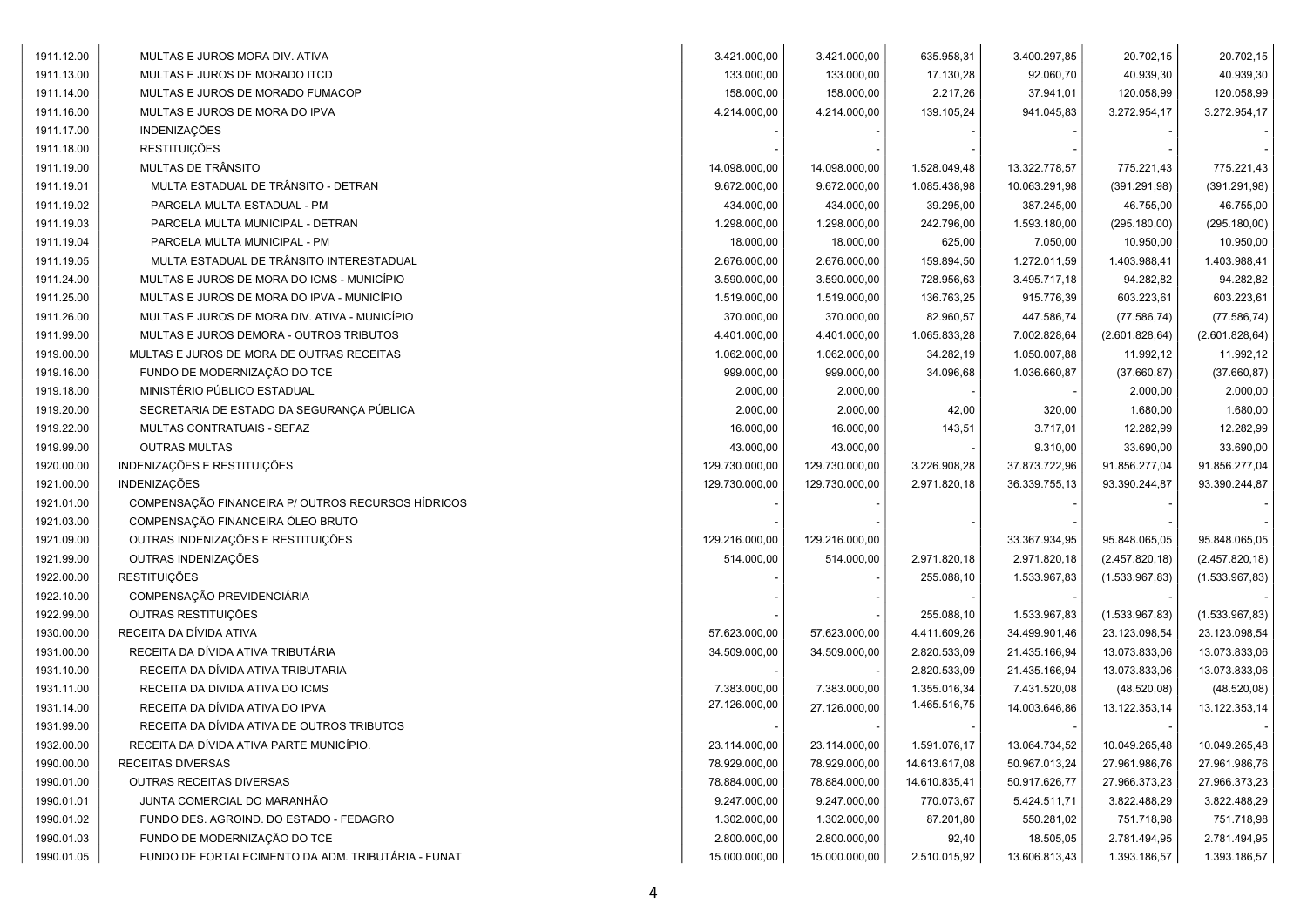| 1990.01.06 | FUNDO ESTADUAL DE DESENVOLVIMENTO INDUSTRIAL        | 38.600.000,00    | 38.600.000,00    | 2.154.203,78  | 13.172.282,64  | 25.427.717,36    | 25.427.717,36    |
|------------|-----------------------------------------------------|------------------|------------------|---------------|----------------|------------------|------------------|
| 1990.01.07 | FUNDO DE PROTEÇÃO E DEFESA DO CONSUMIDOR            | 850.000,00       | 850.000,00       | 134.045,67    | 770.906,80     | 79.093,20        | 79.093,20        |
| 1990.01.08 | FUNDO ESPECIAL LEGISLATIVO - FUNDEG                 | 2.000.000,00     | 2.000.000,00     | 20,00         | 71,00          | 1.999.929,00     | 1.999.929,00     |
| 1990.01.09 | AGÊNCIA ESTADUAL DE DEFESA AGROPECUÁRIA - AGED      | 234.000,00       | 234.000,00       | 30.211,53     | 174.609,28     | 59.390,72        | 59.390,72        |
| 1990.01.10 | FUNOD DA CULTURA DO MARANHÃO - FENDEC-MA            | 1.939.000,00     | 1.939.000,00     |               | 4.047,81       | 1.934.952,19     | 1.934.952,19     |
| 1990.01.12 | FUNDO ESTADUAL DE PENSÃO E APOSENTADORIA            |                  |                  |               |                |                  |                  |
| 1990.01.13 | FUNDO DOS BENEFÍCIOS DOS SERVIDORES - FUNBEM        |                  |                  |               |                |                  |                  |
| 1990.01.14 | TRIBUNAL DE CONTAS DO ESTADO - TCE                  | 19.000,00        | 19.000,00        | 24.222,68     | 92.944,30      | (73.944, 30)     | (73.944, 30)     |
| 1990.01.15 | SECRETARIA DE VIGILÂNCIA SANITÁRIA - SUVISA         | 333.000,00       | 333.000,00       | 5.000,00      | 108.666,62     | 224.333,38       | 224.333,38       |
| 1990.01.16 | TRIBUNAL DE JUSTIÇA DO ESTADO - FERJ                |                  |                  |               |                |                  |                  |
| 1990.01.18 | MINISTÉRIO PÚBLICO - PGJ                            | 2.632.000,00     | 2.632.000,00     | 13.139,02     | 14.807,04      | 2.617.192,96     | 2.617.192,96     |
| 1990.01.20 | FUNDO DE APARELHAMENTO DE DEF PUBLICA - FADEP       | 100.000,00       | 100.000,00       |               | 2.803,11       | 97.196,89        | 97.196,89        |
| 1990.01.99 | <b>OUTRAS RECEITAS</b>                              | 3.828.000,00     | 3.828.000,00     | 8.882.608,94  | 16.976.376,96  | (13.148.376,96)  | (13.148.376,96)  |
| 1990.02.00 | ENCARGOS LEG P/ INSCRIÇÃO DÍV. ATIVA E REC ONUS SUC | 45.000,00        | 45.000,00        | 2.781,67      | 49.386,47      | (4.386, 47)      | (4.386, 47)      |
| 1990.02.03 | RECEITA DEFENSORIA                                  | 45.000,00        | 45.000,00        | 2.781,67      | 49.386,47      | (4.386, 47)      | (4.386, 47)      |
| 1990.05.00 | SALDOS DE EXERCÍCIOS ANTERIORES                     |                  |                  |               |                |                  |                  |
| 2000.00.00 | <b>RECEITAS DE CAPITAL</b>                          | 1.728.789.000,00 | 2.035.197.541,00 | 25.545.738,13 | 591.869.019,74 | 1.136.919.980,26 | 1.443.328.521,26 |
| 2100.00.00 | OPERAÇÕES DE CRÉDITO                                | 843.167.000,00   | 1.149.575.541,00 | 25.245.738,13 | 530.374.787,34 | 312.792.212,66   | 619.200.753,66   |
| 2110.00.00 | OPERAÇÕES DE CRÉDITO INTERNAS                       | 843.167.000,00   | 1.133.446.536,00 | 25.245.738,13 | 530.374.787,34 | 312.792.212,66   | 603.071.748,66   |
| 2120.00.00 | OPERAÇÕES DE CRÉDITO EXTERNAS                       |                  | 16.129.005,00    |               |                |                  | 16.129.005,00    |
| 2200.00.00 | ALIENAÇÃO DE BENS                                   |                  |                  |               | 608.901,81     | (608.901, 81)    | (608.901, 81)    |
| 2210.00.00 | ALIENAÇÃO DE BENS MÓVEIS                            |                  |                  |               | 608.901,81     | (608.901, 81)    | (608.901, 81)    |
| 2220.00.00 | ALIENAÇÃO DE BENS IMÓVEIS                           |                  |                  |               |                |                  |                  |
| 2300.00.00 | AMORTIZAÇÕES DE EMPRÉSTIMOS                         |                  |                  |               |                |                  |                  |
| 2310.00.00 | DE EMPRESTIMOS                                      |                  |                  |               |                |                  |                  |
| 2320.00.00 | DE FINANCIAMENTOS                                   |                  |                  |               |                |                  |                  |
| 2400.00.00 | TRANSFERÊNCIAS DE CAPITAL                           | 235.000.000,00   | 235.000.000,00   | 300.000,00    | 300.000,00     | 234.700.000,00   | 234.700.000,00   |
| 2420.00.00 | TRANSFERÊNCIAS INTERGOVERNAMENTAIS                  | 235.000.000,00   | 235.000.000,00   | 300.000,00    | 300.000,00     | 234.700.000,00   | 234.700.000,00   |
| 2421.00.00 | TRANSFERÊNCIAS DA UNIÃO                             | 235.000.000,00   | 235.000.000,00   | 300.000,00    | 300.000,00     | 234.700.000,00   | 234.700.000,00   |
| 2421.09.00 | OUTRAS TRANSFERÊNCIAS DA UNIÃO                      | 235.000.000,00   | 235.000.000,00   | 300.000,00    | 300.000,00     | 234.700.000,00   | 234.700.000,00   |
| 2421.09.04 | CONVÊNIO COM ÓRGÃOS FEDERAIS/FES/SES                |                  |                  |               |                |                  |                  |
| 2421.09.26 | MS/FNS/SES/AQUISIÇÃO DE BENS MÓVEIS                 |                  |                  |               |                |                  |                  |
| 2421.09.32 | CONTRATO DE REPASSE MINIST. TURISMO/SECID           |                  |                  |               |                |                  |                  |
| 2421.09.33 | CONTRATO DE REPASSE MDA/CEF/SAGRIMA                 |                  |                  |               |                |                  |                  |
| 2421.09.99 | OUTRAS TRANSFERÊNCIAS DA UNIÃO                      | 235.000.000,00   | 235.000.000,00   | 300.000,00    | 300.000,00     | 234.700.000,00   | 234.700.000,00   |
| 2430.00.00 | TRANSFERÊNCIAS DE INSTITUIÇÕES PRIVADAS             |                  |                  |               |                |                  |                  |
| 2500.00.00 | OUTRAS RECEITAS DE CAPITAL                          | 650.622.000,00   | 650.622.000,00   |               | 60.585.330,59  | 119.414.669,41   | 119.414.669,41   |
| 2570.00.00 | RECEITAS ORCAMENTARIAS A ESPECIFICAR                | 470.622.000,00   | 470.622.000,00   |               |                |                  |                  |
| 2591.00.00 | <b>DEPÓSITOS JUDICIAIS</b>                          | 180.000.000,00   | 180.000.000,00   |               | 60.585.330,59  | 119.414.669,41   | 119.414.669,41   |
| 7000.00.00 | RECEITAS CORRENTES - INTRA-ORCAMENTÁRIAS            |                  |                  |               | 221.379,07     | (221.379.07)     | (221.379,07)     |
| 7200.00.00 | RECEITAS DE CONTRIBUIÇÕESES - INTRA-ORCAMENTÁRIAS   |                  |                  |               |                |                  |                  |
| 7210.00.00 | CONTRIBUIÇÕES SOCIAIS - INTRA-ORCAMENTÁRIAS         |                  |                  |               |                |                  |                  |
| 7300.00.00 | RESSARCIMENTO DE PESSOAL CEDIDO                     |                  |                  |               | 221.379,07     | (221.379,07)     | (221.379,07)     |
| 7210.00.00 | RESSARCIMENTO DE PESSOAL CEDIDO ENTRE PODERES       |                  |                  |               | 221.379,07     | (221.379,07)     | (221.379,07)     |